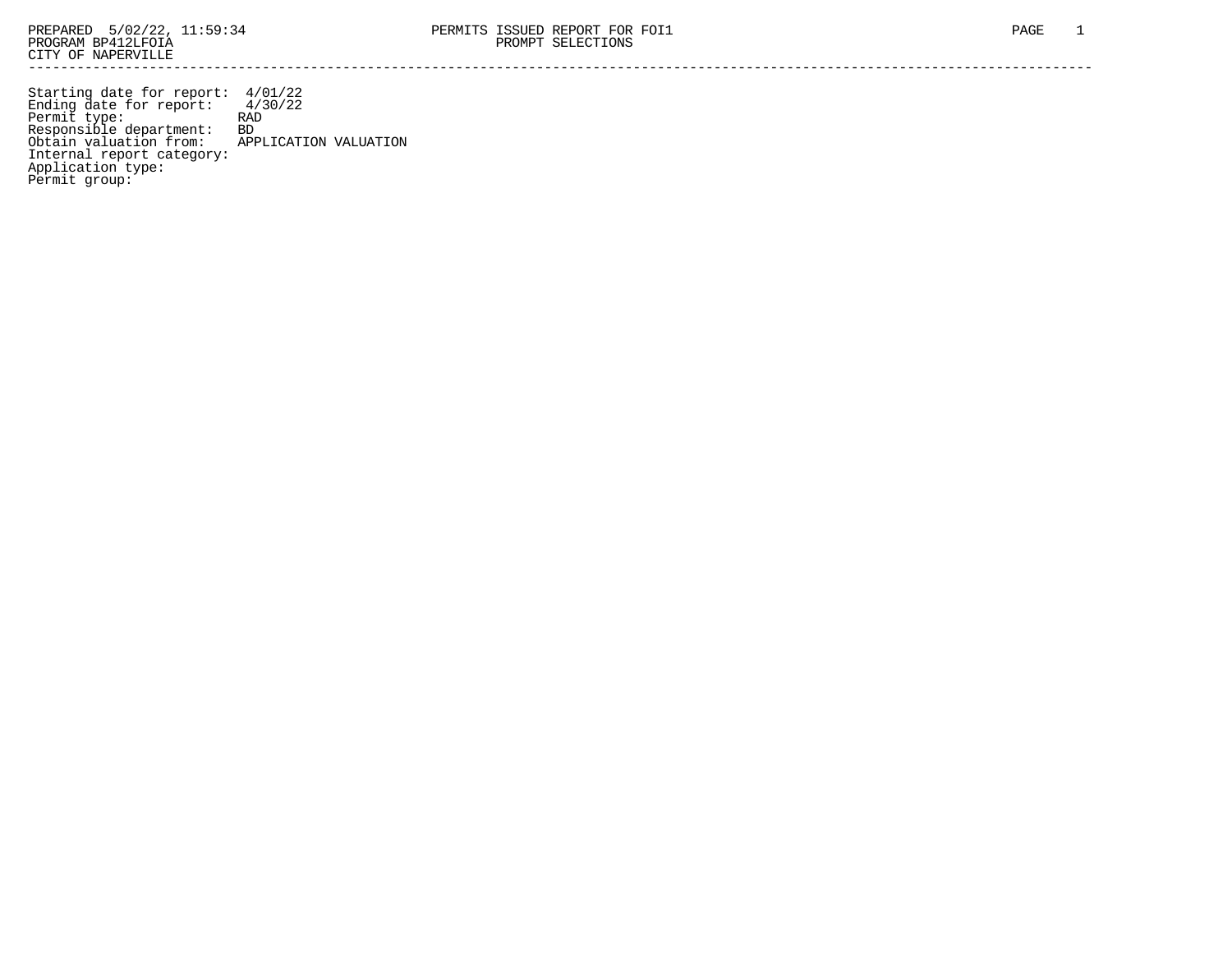## PREPARED 5/02/22, 11:59:34 PERMITS ISSUED REPORT PROGRAM BP412LFOI1 PAGE 1 PROGRAM BP412LFOI1 4/01/22 THRU 4/30/22 CITY OF NAPERVILLE **Example 20** CITY OF NAPERVILLE PERMIT TYPE - RAD ROOM ADDITION OBTAINED VALUATION FROM APPLICATION VALUATION

| APPLICATION APPLICATION TYPE AND DESCRIPTION<br>VALUATION Parcel Number<br>Alternate ID Code<br>21-00005602 RAD RES ADDITIONS (NEW SO ETC)                               |                                                                                                                                                        | PROPERTY OWNER/<br>CONTRACTOR                                                            |
|--------------------------------------------------------------------------------------------------------------------------------------------------------------------------|--------------------------------------------------------------------------------------------------------------------------------------------------------|------------------------------------------------------------------------------------------|
| 21-00005602 RAD RES ADDITIONS (NEW SO FTG)                                                                                                                               |                                                                                                                                                        |                                                                                          |
| ----------- 12/14/21 \$20000<br>Contractor #: 630-355-1122 \$20000                                                                                                       |                                                                                                                                                        | D-08073010090000N363 -55 SIENA CUSTOM BUILDERS                                           |
| STRUCTURE - 000 000 DECK/PATIO/SHED<br>PERMIT TYPE - RAD 00 ROOM ADDITION                                                                                                |                                                                                                                                                        |                                                                                          |
| 22-00000082 RAD RES ADDITIONS (NEW SO FTG) 5 8 911 KNOLL DR                                                                                                              |                                                                                                                                                        |                                                                                          |
| ----------- 1/10/22 \$40000<br>Contractor #: 630-364-3669                                                                                                                |                                                                                                                                                        | D-08322020090000N218 -163 REDSTART CONSTRUCTION                                          |
| STRUCTURE - 000 000 FRONT PORCH REMODEL<br>PERMIT TYPE - RAD 00 ROOM ADDITION                                                                                            | $\begin{array}{lll} \texttt{ISSUE} & \texttt{DATE} & \texttt{SUBCONTRACTOR(S)}\\ \texttt{4/13/22} & \texttt{} & \texttt{SUBCONTRACTOR(S)} \end{array}$ |                                                                                          |
| 22-00000299 RAD RES ADDITIONS (NEW SQ FTG)                                                                                                                               | 514 W JEFFERSON AV                                                                                                                                     |                                                                                          |
| ----------- 2/07/22 \$230000<br>Contractor #: 630-904-5367 \$230000 0 D-07134250020000N539 -84 SCHILLERSTROM HOMES INC                                                   |                                                                                                                                                        |                                                                                          |
| STRUCTURE - 000 000 POOL HOUSE<br>PERMIT TYPE - RAD 00 ROOM ADDITION<br>-----------                                                                                      |                                                                                                                                                        | ISSUE DATE SUBCONTRACTOR(S)<br>4/12/22 AWM CONSTRUCTION<br>EVEN-FLOW PLUMBING SYSTEM INC |
| 22-00000318 RAD RES ADDITIONS (NEW SQ FTG) 1648 WHITE PINES CT                                                                                                           |                                                                                                                                                        |                                                                                          |
| $---------2/08/22$ \$67000<br>Contractor #: 630-327-9680                                                                                                                 | D-07024010140000N738 -22 SCHULER BUILDERS                                                                                                              |                                                                                          |
| STRUCTURE - 000 000 REMOVE & REPLACE COVERED FRONT PORCH<br>PERMIT TYPE - RAD 00 ROOM ADDITION $4/11/22$<br>PERMIT TYPE - RAD 00 ROOM ADDITION $4/11/22$<br>------------ |                                                                                                                                                        | DAC ELECTRIC INC                                                                         |
| 22-00000364 RAD RES ADDITIONS (NEW SQ FTG) 1338 BRUSH HILL CR                                                                                                            |                                                                                                                                                        |                                                                                          |
| ---------- 2/14/22 \$149001    \$149001    \$14900    \$14900    \$14900    \$14900    \$14900    \$14900     \$14900<br>Contractor #: 630-250-7777                      |                                                                                                                                                        |                                                                                          |
| -----------                                                                                                                                                              |                                                                                                                                                        | EL-TECH ELECTRIC INC                                                                     |
|                                                                                                                                                                          |                                                                                                                                                        |                                                                                          |
| $\begin{array}{ccc}\n-2 & -2 & -2 \\ \hline\n\text{Contraction} & \text{#}: & 630-443-7100\n\end{array}$<br>\$82500<br>Contractor #: 630-443-7100                        | W-01054040130000N1587-196 TIMBERBUILT INC                                                                                                              |                                                                                          |